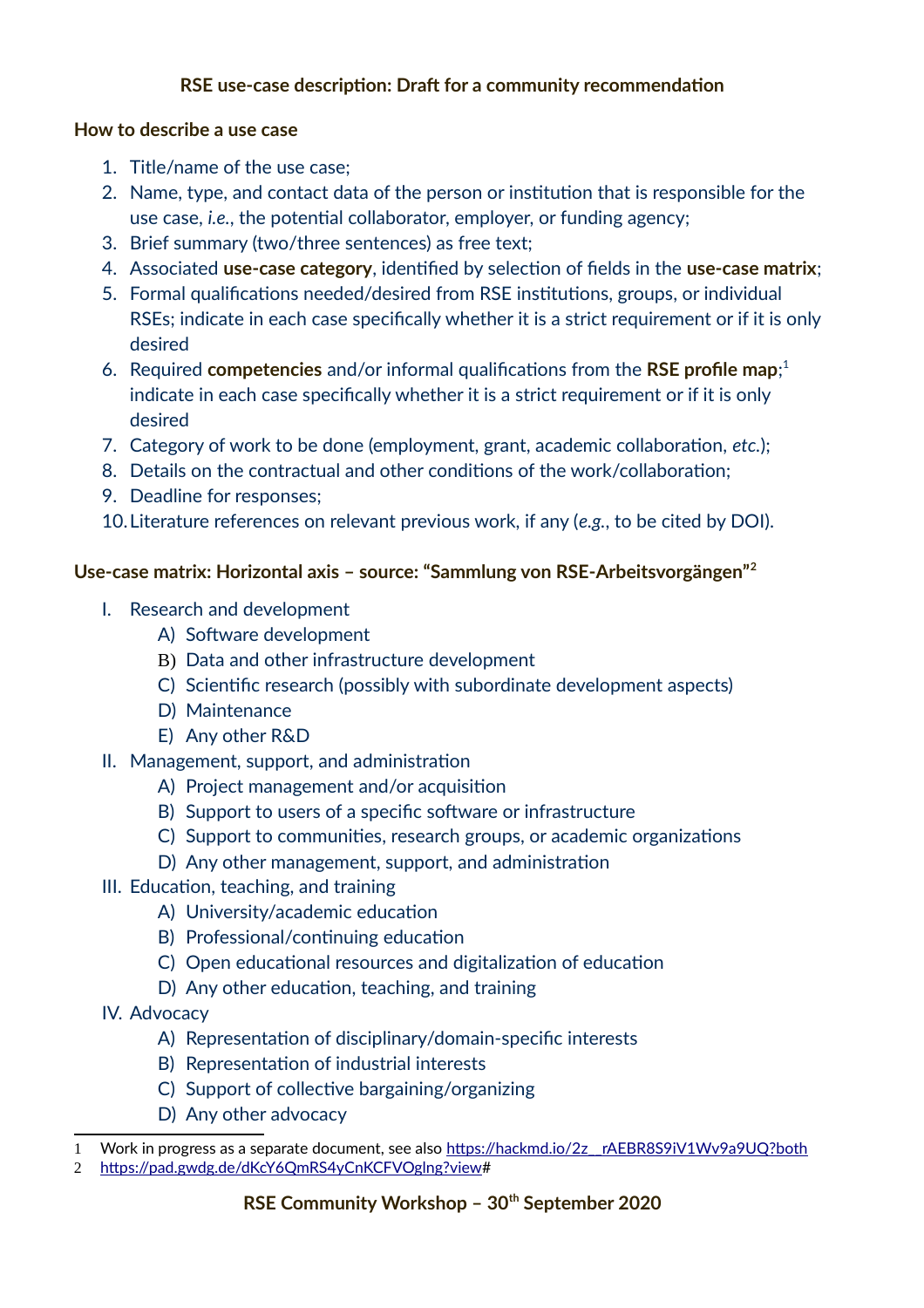## **Use-case matrix: Vertical axis – source: CCS (ACM)**

- 1. Applied mathematics and numerical modelling/simulation (including, *e.g.*, data-driven modelling, CFD, molecular simulation, quantum mechanics, process simulation, and discrete event systems)
- 2. Data management and repositories (including *e.g.*, information storage systems, DB design and models, data/metadata schemas and data structures, query languages, DB administration, and data stewardship)
- 3. Distributed systems (including, *e.g.*, cloud/grid computing and client-server architectures)
- 4. Formal methods and theory of computation (including, *e.g.*, formal languages and automata theory, computational complexity, cryptography, logic, design and analysis of algorithms, randomness, geometry and discrete structures, semantics and reasoning)
- 5. Embedded, real-time, and reactive systems software
- 6. High-performance computing
- 7. Information retrieval, data mining, data analysis, and visualization
- 8. Software/infrastructure capabilities that are "extra-functional," *i.e.*, go beyond the elementary functionality (including, *e.g.*, interoperability, computational performance, reliability, resiliency/fault tolerance, safety, usability)
- 9. Software/infrastructure documentation and administration
- 10.Web applications/services
- (0. Unspecific/without dedicated topic)

# **List of example use cases**

**Remark:** The present example use cases from indeed.com have a strong focus on horizontal category I; in particular, there are no positions advertised in education/training (category III) even though this is a major activity that research software engineers do engage in. Hence, these are **not representative** use cases, also because the concept of an RSE use case is not at all limited to job postings. It includes calls for funding, indications of interest in academic collaborations, and any other reason for getting in touch with one or multiple RSEs.

- [https://www.indeed.com/viewjob?](https://www.indeed.com/viewjob?jk=cf195f54bfb68d1a&tk=1ejagpbsh34t8000&from=serp&vjs=3) [jk=cf195f54bfb68d1a&tk=1ejagpbsh34t8000&from=serp&vjs=3:](https://www.indeed.com/viewjob?jk=cf195f54bfb68d1a&tk=1ejagpbsh34t8000&from=serp&vjs=3) Predominantly IB-2
- https://www.indeed.com/viewiob? [jk=0405639589f5a213&tk=1ejagpbsh34t8000&from=serp&vjs=3:](https://www.indeed.com/viewjob?jk=0405639589f5a213&tk=1ejagpbsh34t8000&from=serp&vjs=3) Predominantly IA-1
- [https://www.indeed.com/viewjob?](https://www.indeed.com/viewjob?jk=c53c9870e00a5163&tk=1ejagpbsh34t8000&from=serp&vjs=3) [jk=c53c9870e00a5163&tk=1ejagpbsh34t8000&from=serp&vjs=3:](https://www.indeed.com/viewjob?jk=c53c9870e00a5163&tk=1ejagpbsh34t8000&from=serp&vjs=3) Predominantly IIA-5
- [https://www.media.mit.edu/about/job-opportunities/research-software-engineer-laboratory-for](https://www.media.mit.edu/about/job-opportunities/research-software-engineer-laboratory-for-social-machines-1/)[social-machines-1/:](https://www.media.mit.edu/about/job-opportunities/research-software-engineer-laboratory-for-social-machines-1/) Predominantly IIA-2
- [https://www.indeed.com/viewjob?](https://www.indeed.com/viewjob?jk=d924227387514873&tk=1ejagpbsh34t8000&from=serp&vjs=3) [jk=d924227387514873&tk=1ejagpbsh34t8000&from=serp&vjs=3:](https://www.indeed.com/viewjob?jk=d924227387514873&tk=1ejagpbsh34t8000&from=serp&vjs=3) Predominantly IIC-7